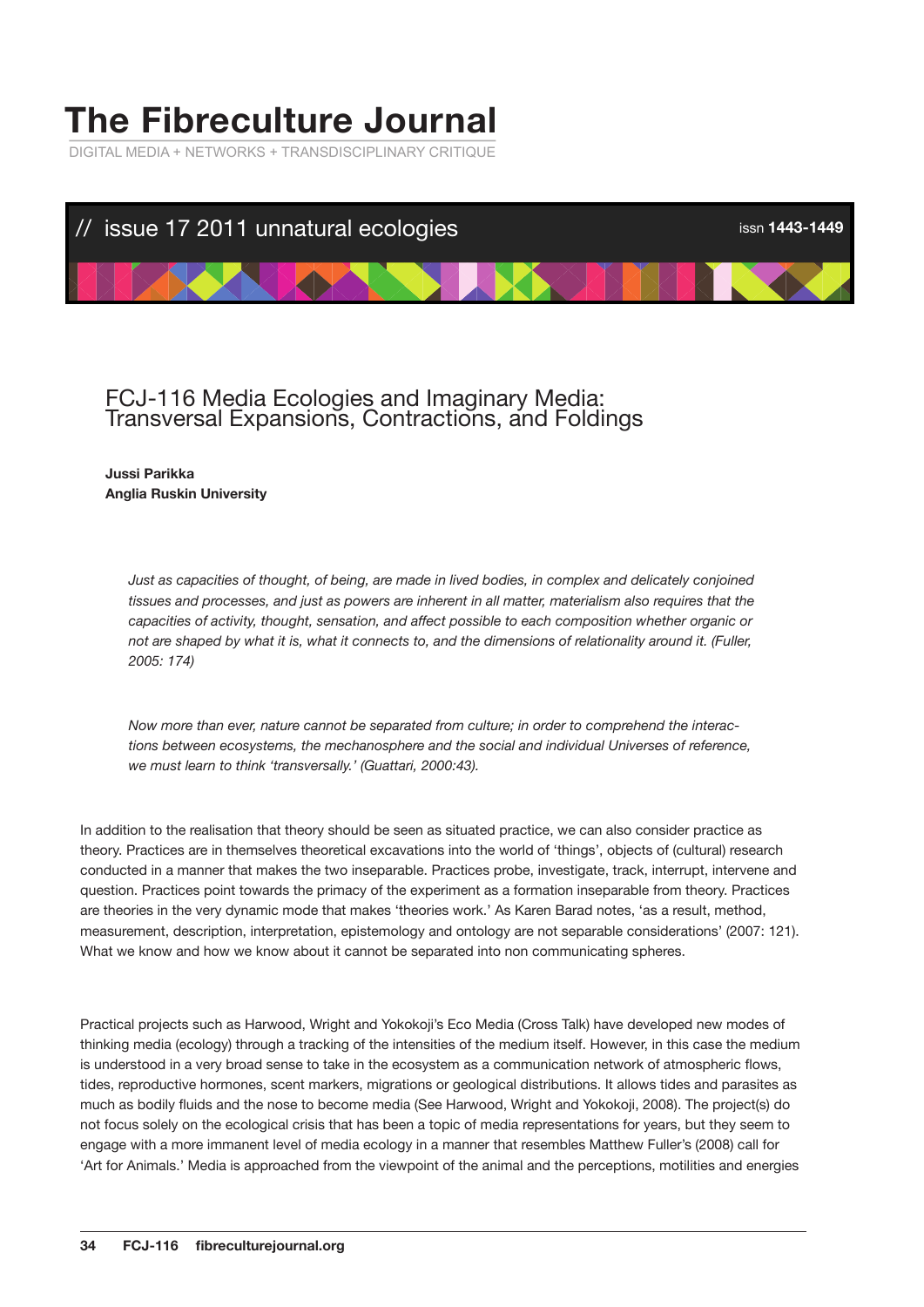(they mention for example wind) that escape the frameworks of human media. In this context I find their rhetorical question concerning non-human media intriguing: 'Can "natural media" with its different agencies and sensorium [sic] help to rethink human media, revealing opportunities for action or areas of mutual interest?'[1]

Despite their eye on the age-old media of nature, such a project is emblematic of concerns that stem from a hightech network culture. Non-human media of an eco-mediatic kind share with high tech protocols and technologies a processuality and heterogeneous mixture of bodies.[2] What this article addresses is the project of media ecology as a practice of theory and the topological continuity from nature to media. Through practical probings, the project exposes a different take on media that renegotiates the cultural underpinnings of media theory and expands it towards regimes of perception, motility and circulation of non-human speeds and spatialities. In other words, I want to expand on the notion of medium through taking into account such ecological underpinnings that can be seen as prisms through which to understand non-human energies. Some of the scholarly work on biodigitality has already suggested the notion of biomedia as a very fundamental recontextualisation of the biological with the technological (Thacker, 2004: 5-6), where biomedia refers to the various passages between regimes of the biological body and technologies of new media such as software algorithms and databases. For writers such as Georges Canguilhem (1994: 317, quoted in Mackenzie, 2002: 195), biological life as a process of heredity has always preceded the human media technologies of engraving, writing and printing by its own methods of transmission of messages, implying life itself as a process of mediation of kinds. However, I will focus less on such contexts of the biodigital or biological heredity and more on other regimes where the ecological and even biological is recontextualised as pertinent to considerations in media studies. As we will see below, this also extends to ideas related to media archaeology where the connection is most clearly made through Garnet Hertz's Dead Media project that extends Bruce Sterling's original dead media idea into even more emphasised politico-ecological contexts.

#### **Contract/Transduct**

What are media? How do you recognise something as a medium? We could think of media studies as a discipline that not only produces media professionals but teaches us what media is. Usually it is a noun—this is the safer way to introduce media in undergrad curriculums and when trying to make sense of the digital economy, for example; media are the entities that you find in media studies checklists as print, cinema, TV, radio and new media which itself boasts a long list of media forms from network media to mobile media.

An alternative would be to approach media in the active sense of doing—something that mediates; a turn from considerations of what is technology to what is technical. This is something that media studies does not always achieve and other fields of knowledge are as useful in teaching us such processual passages. Adopting an idea from Bruno Latour (2002), we can in this manner think of media in terms of action. Media are an action of folding time, space and agencies; media are not the substance, or the form through which mediated actions take place but an environment of relations in which time, space and agency emerge. This is also an idea that we find in Deleuze and Guattari's (1994) emphasis on art as the creation of 'a new space-time', or to an extent part of Whitehead's process ontology in which '[a]ctual entities, then, are not primordially located in space and ordered by time. Rather, spatial location and temporal sequence are themselves generated through the becoming of these actual entities' (Shaviro, 2009: 61).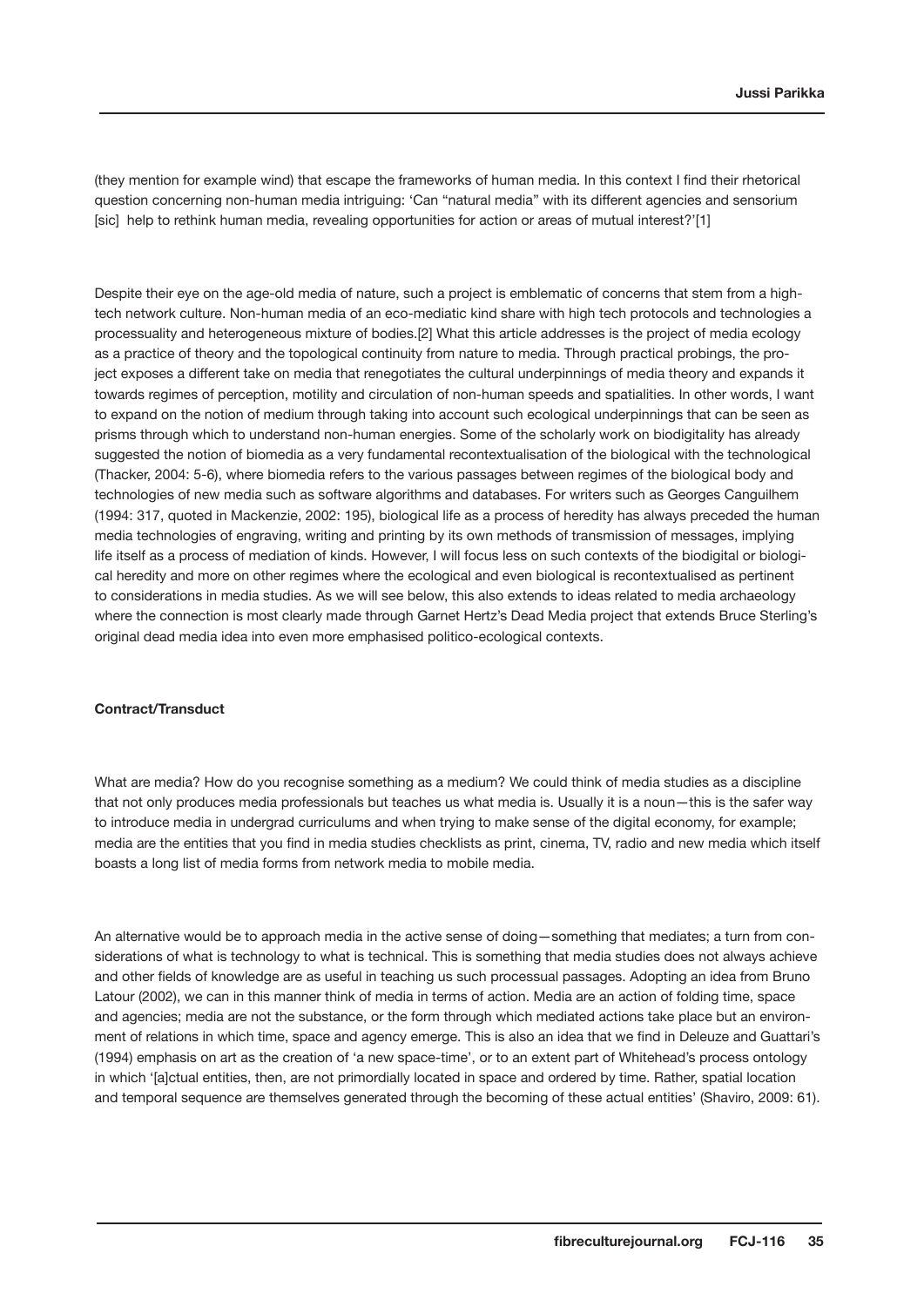In other words, if we take seriously such ontological premises, media are also less a matter of mediation and communication between humans, than a milieu of engagement, or relationality for the objects, vectors, agencies and processes that enter into its sphere. It is a 'pulse of emotion' as Whitehead calls it, 'both a fresh creation of spacetime and an immediate perishing […]' (Shaviro, 2009: 61.). Such an understanding of media as an ecology seems to be at the heart of Matthew Fuller's conceptualisation of the topic, and his expansion of media studies into the processes, forces and the weird materialities of technological objects. Media are contractions of forces and through forces bodies are born. Rather than just being solids, such bodies are processes and defined by their internal and external milieus in which they resonate (Fuller 2005: 71). Borrowing from ideas clearly related to both Simondon and Whitehead, Fuller is able to convey an approach to media that sees them in terms of energetics and materiality. Media function as an ecology in the sense that they are formed through circulations of energies, functions and so on, as well as the fact that they redistribute the forces that are not only technological in their existence but also aesthetic, economic and chemical. (Fuller, 2005: 56). In this sense, while media are themselves formed of 'synthesis and layering' (Fuller, 2005: 171), they also feed further possibilities of contracting forces.

As a method, such an approach to media technologies shows its usefulness in the context of contemporary digital culture. Already Simondon suggested that we can decipher genealogies of objects which show how they have been formed through evolutionary layering, the placing and displacing of functionalities and that this applies not only to organisms but also to mechanical machines. Simondon's displacement of hylomorphism has informed the more contemporary work of Latour, Deleuze, Guattari and in relation to media ecology, Fuller. Despite their internal differences, all these writers build on the foundation of Simondon's thought. For example, Simondon is crucial in this context for having insisted both that it is not only the human being but the machine as well that carries within itself dynamics of thought (1989: 58); and that the technical object is always accompanied by its associated milieu. Such ideas have been put directly into contact with media theory by Mackenzie who argues that Simondon's notion of transduction articulates together (I would add in an ecological manner) 'human collectives and non-human forces' (2002: 205). Technologies are always already about articulations of the living and the non-living in their ensemble (or assemblage) nature. Mackenzie's way of showing the interdependencies of the practices of technicity underlines this processuality, which stems from the collective nature of the bodies and individuations involved. Bodies are collective right down to their intensive formation but also in their relationality, where they form through individuation from (and back to) milieu relations. Such relations are always topological in their essence: continuously folding milieus, insides and outsides, a line that ties together natures and technologies.

The idea of media as a contraction and folding of time and space underlines the insight that time and space are not just solid and stable backgrounds for action or communication. They are themselves in continuous movement and mutation and are attached to the relations in which they are formed. Nature and media are subsequently to be understood not as distinct ontological regimes but both are to be seen in terms of processuality and becoming in the manner that the recent Deleuzian wave of theory has suggested. This can also be understood through Whitehead's ontology of event/pulsation as well as Simondon's concept of individuation. This ontological becoming is furthermore conceptually connected to the intensive, inexhaustible milieus which ontogenetically afford individuation. According to Simondon (Ibid: 58), the associated milieu is a field of potentiality that affords the mutational qualities of an individual whether human, animal or technological. Potentiality, the realm of the virtual, is a futurity that is enveloped in the present.

The notion of milieu is here crucial. It enables a different approach to that of the notion of environment considered only as a Newtonian, stable background; milieus are dynamic potentialities, becomings. For Simondon, individuation hap-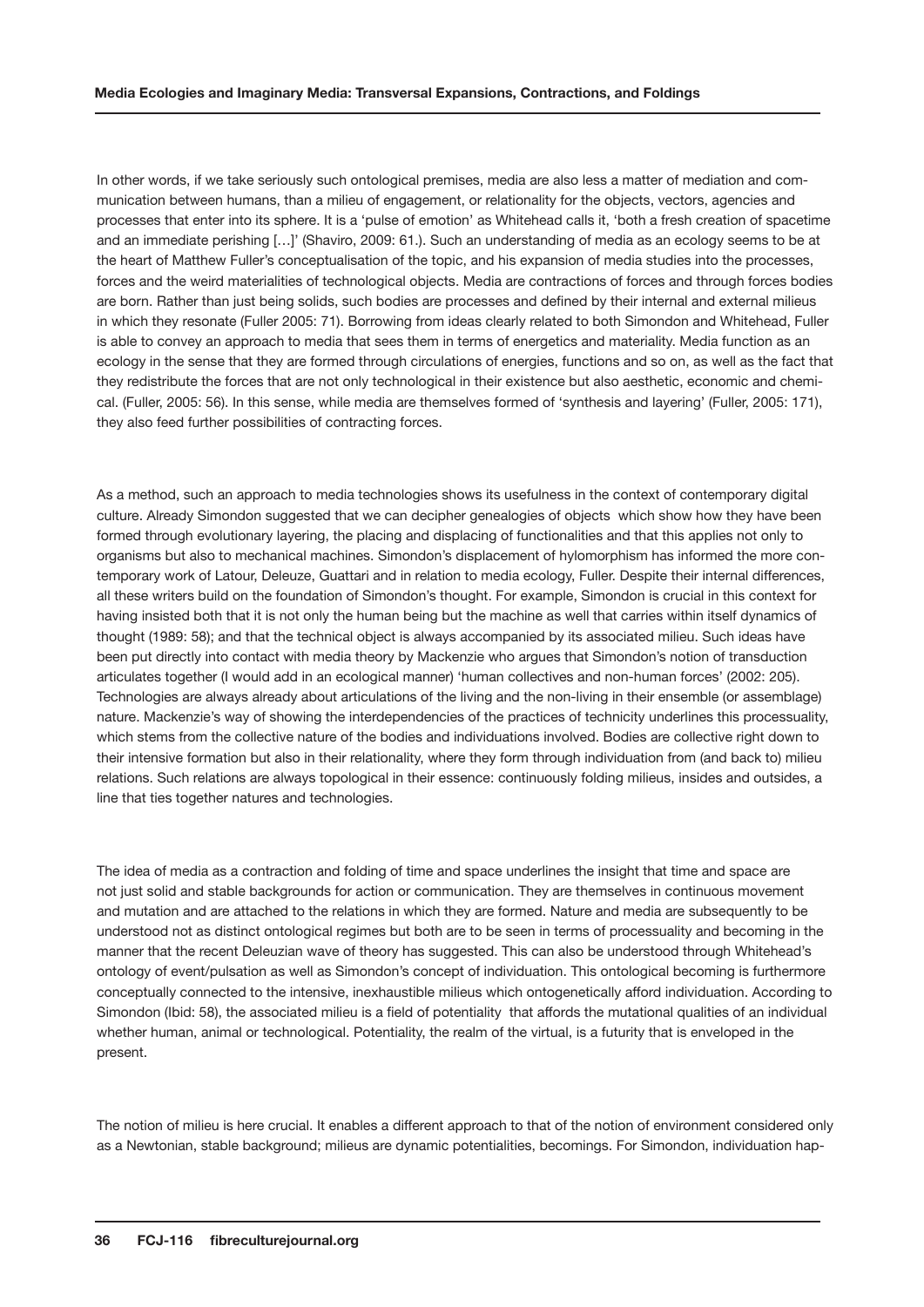pens only through the milieu in which the formation of the individual is always via the baggage that it carries along with itself – this also applies 'after' individuation. Jean Yves-Chateau notes this active sense of the milieu for Simondon – which is in fact not far removed from the ideas of the early 20th Century ethologist Jacob von Uexküll except that it now also applies to technologies. Von Uexküll himself already developed the notion of ethological relationality that was later continued in wider ontological contexts by Deleuze and Guattari and some writers have suggested that von Uexküll could already be contextualised in terms of a wider machinology that subsequently moves beyond nature-culture distinctions (Ansell-Pearson, 1999: 188; cf. Parikka, 2010: 57-93).

For both von Uexküll and especially for Simondon, the milieu is not only external to the individual but also an associated and internal milieu through which the individual is born. Neither is it an objective in the sense of disinterested environment, or geographical place, but a lived milieu. (Chateau, 2008: 67-70). Milieus do not stay at a distance, but entangle with bodies. This is the reason why Simondon is of special interest to further considerations of 'technologies of lived abstraction' especially from a radically non-human perspective of technological individuation [3]. Such ideas of the milieu are applicable not only to nature but also media ecologies – and furthermore not only to humans, but to subjectivities of various kinds. Media ecological methodologies and excavations are in a good position to map such subjectivities that do not follow the normal definitions of subjectivities based in consciousness, morals, or for example human sociality, but in a more radical material relationality and sociabiality.

# **Eco Media as Cross Talk**

What such a milieu perspective allows us to do is to approach media technologies as much more than their determined, intended or standardised uses. It provides an understanding of the inexhaustible potentialities of such assemblages. Matthew Fuller approaches art in this vein as an opening up of standard objects:

*If a standard object is understood to have a specific set of qualities and affordances in one context, one set of dimensions of relationality, how can we use this constrained understanding of its capacities in another? Media are experimented on, not simply in terms of their affordances as standards, but also in terms of what may be mobilized or released when they come into odd conjunction with another scale, dimension of relationality, or drive. (Fuller, 2005: 172)*

This furthermore questions the whole status of the 'medium' and for Harwood, Wright and Yokokoji points towards the scale of the material in media ecologies that cannot be neglected:

*'Medium' is approved in art vocabularies. 'Material'is rejected. Mediums in art shed their materiality by absorbing, and thereby conveying, the artist's mental, moral, spiritual, imaginary, and intellectual transmissions. When ecology joins art, materiality sheds its banal connotation and asserts its place beside the elevating role of medium. (2008: 14)*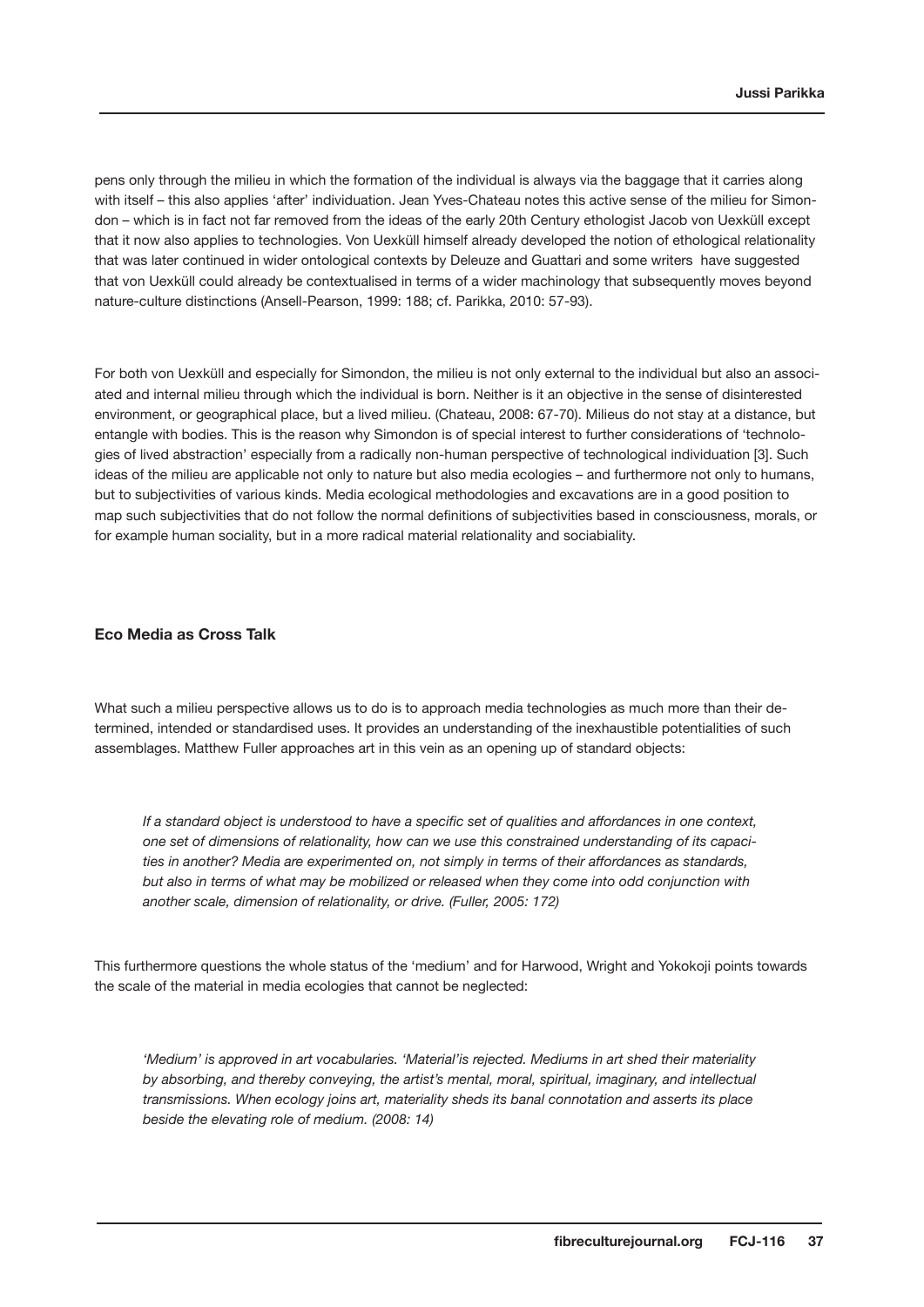In this sense, setting up relations across scales (such as media extending towards nature) can be seen at the core of such an understanding of art as creating new material dimensions of relationality. Instead of seeing it as metaphorics of bringing together two incompatible series through a linguistic act, it is a topological transduction of forces, where the art process is a catalyst of potentials. It is in this sense that I want to approach the Eco media project through its potential for 'cross talk.' Art and media ecology as cross talk remind us of the non-human roots of both art and media, and hence extend the work of experimentality as an exposition of potentialities to what we have usually thought of as 'solids' – nature. Cross talking is therefore a topological method in art.

The Eco Media project is introduced as a certain system of contraction of potential forces of nature. It can be seen as a laboratory for experimentation but one that does not rely on creating restricted spaces for animals or natural processes, but instead tries to tap into their functioning in the wild. In their research report Harwood, Wright and Yokokoji write how: 'By teasing out the nascent media already operating as transmissions of chemicals and energies – atmospheric flows, reproductive hormones, scent markers or geological distributions – we plan to finds [sic] ways to integrate "natural media" with human media as "eco media" ' (2008:1). Recognising how this possibly could have been applied to a large amount of work done in the natural, life and environmental sciences, the project focused more closely on specific field studies. Can the human being become a bloodhound as the experiments with stereo olfactory devices and proper training suggest (drawing on an idea by scientists at University of California Berkeley)? Can software successfully 'record, generate and layer' bird calls to create places of exploration for non-human communication (a project by tEnt [Tanaka Hiroya + Cuhara Macoto] titled CALL <-> RESPONSE [2007] that the Eco Media refers to)? How does the human body extend itself into a machinic receiver through 'Eco-Ears, 'a pair of head mounted domes which function like a stereo ear trumpet [...] based on a design from the First World War when they were used to listen



Figure 1: Eco-Ears from the Eco Media field day 27/9/2008, Southend-on-Sea. Image from the project final report. Published with permission.

out for approaching aircraft or artillery' (Harwood, Wright and Yokokoji, 2008: 7)?

The methodological point of the project is introduced as creating 'points of "cross talk" ' that are relays through which to establish communication between human and non-human media. This is done through experiments that themselves consolidate the already existing potentials between such realms, in which the modes of perception might have certain points of commensurability and the projects are in a crucial position in order to match such points and make them resonate. It reterritorialises ecological processes as media technological (cf. Thacker, 2004: 81).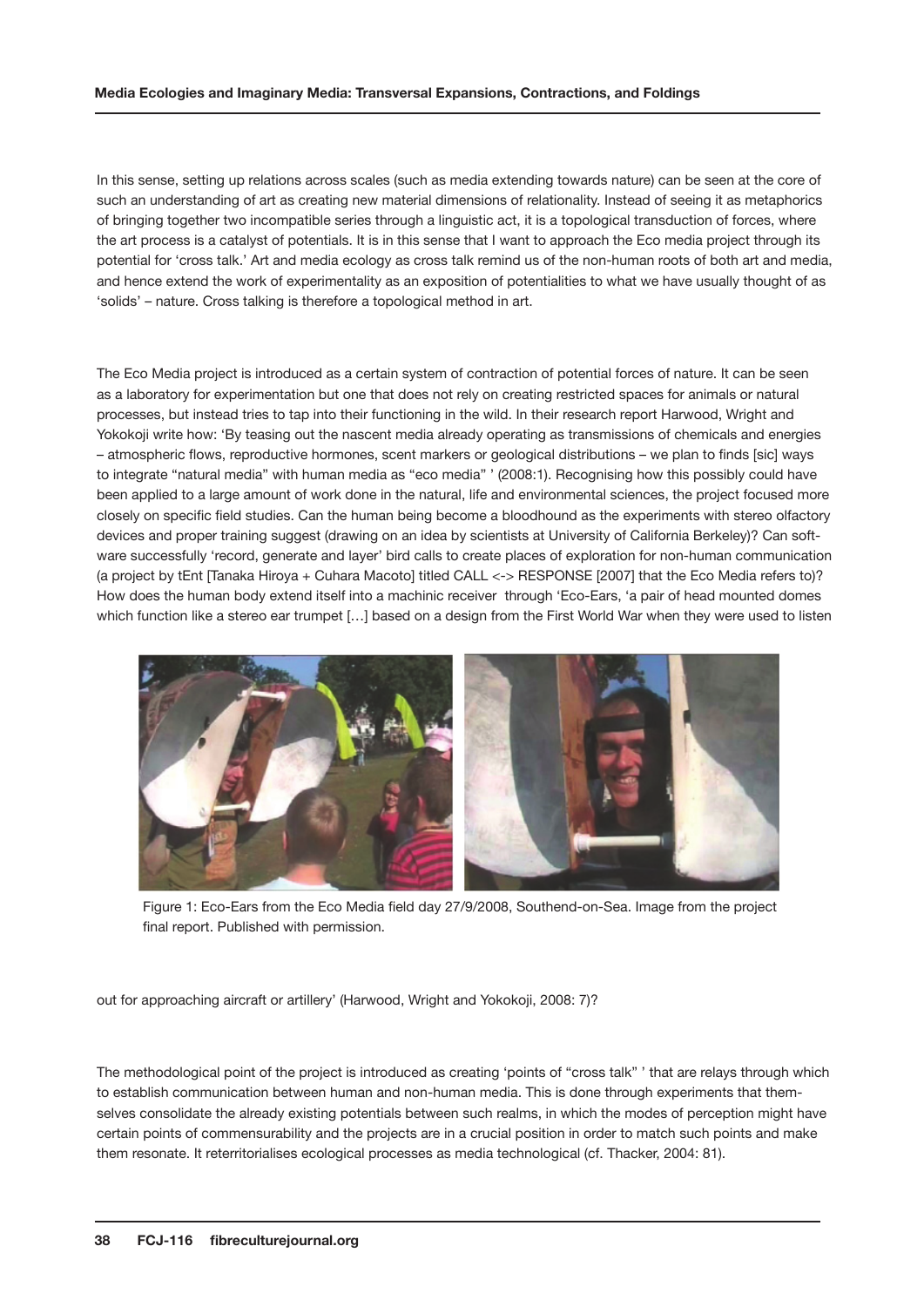As a practical experiment, the Eco Media project also taps into the ways we have imagined media and media theory since their beginnings. Here I am referring to the modern conceptualisations of what media are and where they stem from—roots that are more or less branded by anthropocentrism. Such key 20th Century claims as Marshall McLuhan's that every media is an extension of already existing human faculties can easily be tracked back to the 19th Century enthusiasm for the anthropological origins of media culture.[4]However, it would remain insufficient to just point towards this theme of non-human or post-human media; instead, as noted above, the Eco Media project wants to 'explore to the extent to which "animal media", its agencies and its sensorium can rethink human media, especially with respect to the organic origins of media' (Harwood, Wright and Yokokoji, 2008: 1). [5]

The crucial singularity in their project lies with the methodology of cross-talking that despite the somewhat humancentred idea of 'talking' aims to establish connections across various regimes of enunciation and expression: processes usually too fast or slow, loud or silent, big or small for human perception. As they frame it, in terms of practical experiments, one of the crucial questions is that of scale: 'many natural processes are beyond human scales of perception, too long or too quick' (Harwood, Wright, Yokokoji, 2008: 17). What the project aimed to establish was the realisation of a whole new media sphere that 'passes through' humans without us consciously realising it. The milieu here becomes much more than an environment of natural processes; it becomes as they argue a media network and hence reveals the modalities of expression that can be translated into human media:

*This project would try to find processes in the natural world ('natural technics') that could function as carriers of signals or messages. Because these processes would be in the form of materials or forces that were common to the habitats of animals, this held the prospect of these messages being accessible to the non-human realms – hence the title of 'Cross Talk'. (1)*

The project itself is more interesting as the establishment of a field of its own rather than any one particular project that was realised under it. It included the mapping of earlier projects and related contexts, field studies on the human organism with references to Georges Bataille and the media historical experiments of Alexander Graham Bell, as well as the Eco-media Open Day held at Southend-on-Sea, Saturday 27 September, 2008. The Open Day could be seen as a community oriented exercise in 'archaic media' that were set against very different modes and even scales of communication media. This was most evident in The Great Internet vs. Pigeons Race that set the carrier pigeons of the Leigh pigeon club the apparently impossible task of racing against the Internet to deliver packets of information (Fig 2). Funnily enough, the pigeons won due to a failed internet connection. Natural media Olympics tested the affordances of shouting, whistling and lobbing, for example, as effective modes of using the body and its vocal and motile skills as media

I want to point out how we can understand Cross Talk as a focus on lived relationality, or the primacy of relations; a perspective that is also useful for a wider consideration of media ecologies. Fuller establishes this point about relationality when he argues for the potentiality of art to make new scales sensible. This can be seen as a political invention of scales and relations – Fuller (2005: 132) mentions the general strike and internationalism as such events of rescaling and relations- and we could easily extend the idea to media ecological considerations as does Fuller: 'A dimension of relationality, the combinatorial arrangement of such relations, can further be said to provide a means toward describing, actuating, or multiplying the powers of an element within a composition' (Fuller, 2005: 131). Relationality here becomes not only an ontological fact of assemblages (that relations are external to the components they connect and hence have a dynamism and reality of their own (DeLanda, 2006: 10-11)), but also a tool for excavating the arrangements of relations. In short, if you want to understand an arrangement, such as a media technological assemblage, look at its relations and compositions.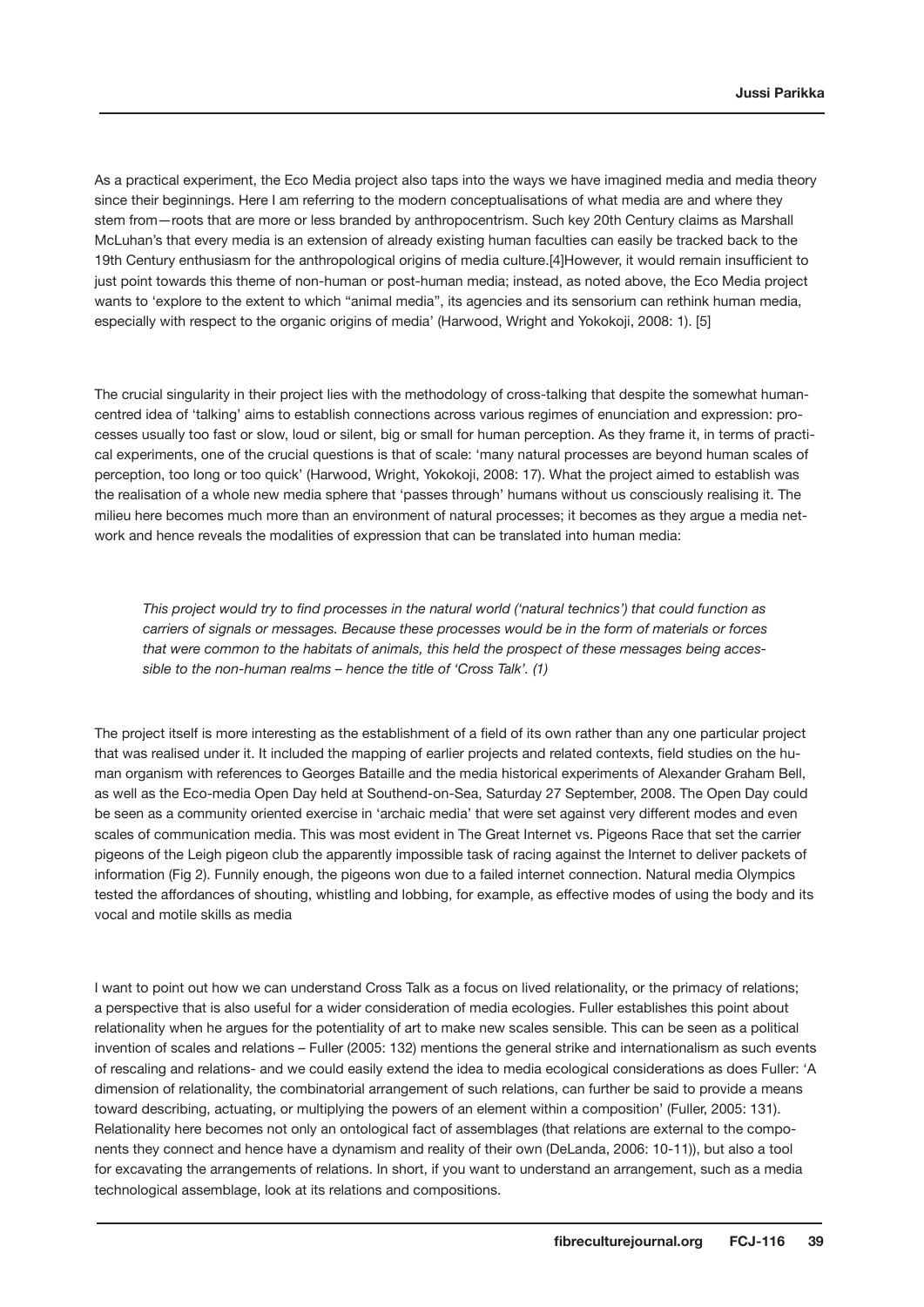|                 |                                         |              |        |                        | S.                      |                                            |                                                                                                 |
|-----------------|-----------------------------------------|--------------|--------|------------------------|-------------------------|--------------------------------------------|-------------------------------------------------------------------------------------------------|
|                 | <b>Results:</b>                         |              |        |                        |                         | Eco-Hedia open day                         | 27-69-64                                                                                        |
|                 |                                         |              |        |                        |                         |                                            |                                                                                                 |
| Cwner:          | Ring number:                            | Race:        | STAFT: |                        |                         | Events-:- Owners-:- Results-:- Welcome     |                                                                                                 |
| Clwner:         | Fing number:                            | <b>Bace:</b> | Start: |                        |                         | Time taken: Miles home: Pigeon Speed (MPh) | Time taken: Miles home: Pigeon Speed (MPN) Internet speed home(Mis)<br>Internet speed home(Mis) |
| MIKE            | GBD4L21217                              |              |        | RACE-01 12:00 00:10:33 | 0.033                   | 45.6079810                                 | 61.758                                                                                          |
| MIKE            | <b>GBD4L21244</b>                       |              |        | RACE-01 12:00 00:10:23 | 8.833                   | 46.4213354                                 | 62.137                                                                                          |
| MIKE            | GBD4L23216                              |              |        | RACE-01 12:00 00:09:08 | 8.033                   | 52.7746204                                 | 109.731                                                                                         |
| MIKE            | GBD6L35632 RACE-01 12:00 00:00:50       |              |        |                        | 8.033                   | 54.5669660                                 | 62.596                                                                                          |
| MIKE            | GB06L35630 RACE-01 12:00 00:11:37       |              |        |                        | 0.033                   | 41.4920149                                 | 62.187                                                                                          |
| MIKE            | GB06L3562B                              |              |        | RACE-01 12:00 00:11:30 | 8,033                   | 41.9137565                                 | 61.782                                                                                          |
| MIKE            | <b>GBO7LD455B</b>                       |              |        | RACE-01 12:00 00:10:54 | 8,033                   | 44.2209357                                 | 61.051                                                                                          |
| MIKE            | GBD7L04561 RACE-01 12:00 00:00:34       |              |        |                        | 0,033                   | 56.2655486                                 | 96.764                                                                                          |
| MIKE            | GBD7LD4563 RACE-D1 12:00 00:10:44       |              |        |                        | 8.033                   | 44.9075962                                 | 63.186                                                                                          |
| MIKE            | GBD7L04568                              |              |        | RACE-01 12:00 00:07:38 | 0.033                   | 63.1451790                                 | 81.487                                                                                          |
| Owner:          | Ring number:                            | Racet        | Start: |                        | Time taken: Miles home: | Pigeon Speed (MPh)                         |                                                                                                 |
| <b>BISHOP G</b> | GB08N86207 RACE-03 14:00 00:19:52       |              |        |                        | 4.664                   | 14.0003523                                 | 63.598                                                                                          |
| BISHOP G        | <b>GBDDNB6208</b>                       |              |        | RACE-03 14:00 00:21:23 | 4.664                   | 13.0091005                                 | Internet speed home(Mis)<br>347.939                                                             |
| <b>BISHOP G</b> | GB00R38756                              |              |        | RACE-03 14:00 00:20:40 | 4.664                   | 13.4561826                                 | 62.449                                                                                          |
| <b>BISHOP G</b> | GBD8NB6213 RACE-03 14:00 00:20:28 4.664 |              |        |                        |                         | 13.6753387                                 | 93.648                                                                                          |

Figure 2: "The Great Internet vs. Pigeons Race" that was inspired by David Waitzman's RFC 1149 Standard which used the principles of the Internet Protocol but in the context of pigeons as information carriers. Published with permission.

In this sense, media ecological objects are also processes and 'compositional dynamics' as Fuller argues referring to Whitehead (2005: 131). Objects are far from inert 'things' but instead consist of various dimensions of relationality. Relationality is here less a matter of communicating content than a weaving in and out of scales and incorporating them into its assemblage (See Fuller, 2005: 132). The Cross Talk mode of communication is in this sense communication as a topological weaving of various scales of perception, motility and sensation into a joint assemblage in which human media are able to touch animal and natural media.

Methodologically the project outlines the themes of how such transversal communication across scales can be also brought to bear on recent ecological contexts. The project does less a work of analysis than the invention of these points of proximity for 'new catalytic nuclei capable of bifurcating existence' (Guattari, 1995: 18). Furthermore, it is a testing ground for what they call 'species-centric assumptions' concerning media such as security, privacy and the public, and for how such notions can be tested through new transpositions. (Harwood, Wright, Yokokoji, 2008: 16). Indeed, they also mention how this idea extends their previous work with free media that involves projects of community inclusion and experimentation with open formats and free technological infrastructures. [6] Through methods that range from the documentation of the stages of the project, its practical methods and the key questions raised within it, and by means of correspondence as well as public presentations, the project worked to bring such fields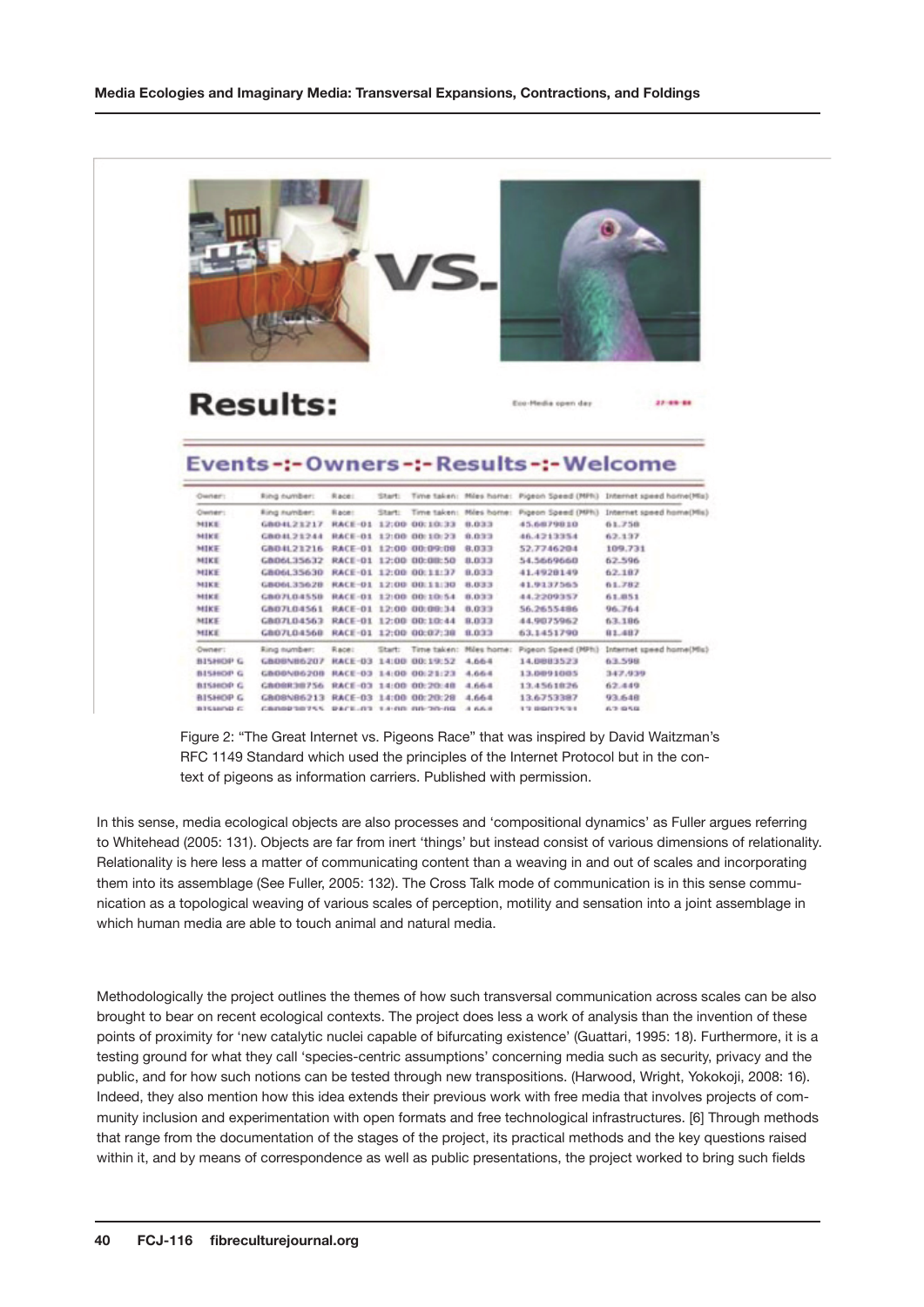as ecology, biosemiotics, zoosemiotics, socio-biology as well as ethology in touch with concerns that are relevant both for the technological assemblages of contemporary media and also for the aforementioned political economy of media (Ibid., 17). Aesthetics turns into politics and the relations of perception and modes of organisation extend into a reconsideration of how we might think human media as well.

Through such mediation, media ecology refers to taking natural ecologies not only as the object of research but also as a mode of understanding the ontological processuality of the world. Furthermore, the ecological perspective can be seen as a tool for creating transversal connections between regimes of enunciation and action (Genosko, 2009: 67-68). It points towards the over- and inter-lapping of the biosphere with the mechanosphere to use Deleuze-Guattarian vocabulary (Genosko, 2009: 83-84). Since the 1990s, partly inspired by the McLuhanesque underpinnings of media as environments of perception, the new immersive digital environments spurred the discourse of networks as environments (see Morse, 1996: 203) and as a third environment of sorts that enables the appropriation of value in a similar manner to the way that capitalism had turned 'first' nature into a standing in reserve for exploitation (see Wark 1994). In addition to such ideas, it is the biological that has increasingly been negotiated through technological assemblages. This can be seen as a biopolitical appropriation of the creative forces of nature (See Parikka, 2008; 2010) as well as the increasing informational intensification of natural milieus with such technologies as Radio Frequency Identification Tags (RFIDs) (van Kranenburg, 2008). In both examples, it is more a case of new entanglements of bodies of heterogeneous kinds than the mere indication of the metaphorics of immersive natures online.

Cross Talking in this sense is a mode of transversal connectionism. For Guattari, the notion of transversal communication emerged from the innovative practices at the La Borde institute, where the relations between patients and staff was reshuffled on a continuous basis, consolidating such new transversal connections that cut across hierarchical and horizontal power relations. Genosko has suggested the notion's usefulness for a wider politico-ontological methodology that should be taken into account in the context of transdisciplinary knowledge. This means establishing 'new connections between science-society-ethics-aesthetics-politics' (Genosko, 2002: 200), which reshuffle the roles of such institutions or regimes of enunciation by bringing them into new proximities.[7]

If Cross-Talking is about transversal communication between the biosphere and the mechanosphere, where nature and artifice blend into each other on a plane of immanence that affords communication and creation beyond 'fidelity to relations of species and genus' (Ansell Pearson, 1999: 161), then such experimental projects as Eco Media can be seen as the creation of a sort of Universe. Such platforms of experimentation draw on contemporary media cultural concerns such as those associated with free media. However, these practices are recycled via nature and so the messy entanglements of nature and culture are acknowledged. In this sense, eco art does not mean simply an art that engages (solely) with natural ecology, but one that involves existential territories of subjectification that are based not on closed models but on practices that are inclusive, creative and that track the precarious singularities of the assemblages involved (Guattari, 2000: 51-52). The Eco Media project tracks and maps such singularities of nature but also catalyses them through considerations relevant to contemporary media culture.

Various recent art projects extend ecology not as a theme of naturalisation but quite the opposite: with an eye on the continuous individuation of forces considered natural. [8] What is curious about the Eco Media project in this sense is that its task of expanding modes of expression transversally reaches out towards media history as well and hence involves what I would call a media archaeological dimension. In other words, its specific form of *imaginary media* not only maps past media ideas that never existed, but also a creative imaginary of media outside the human realm.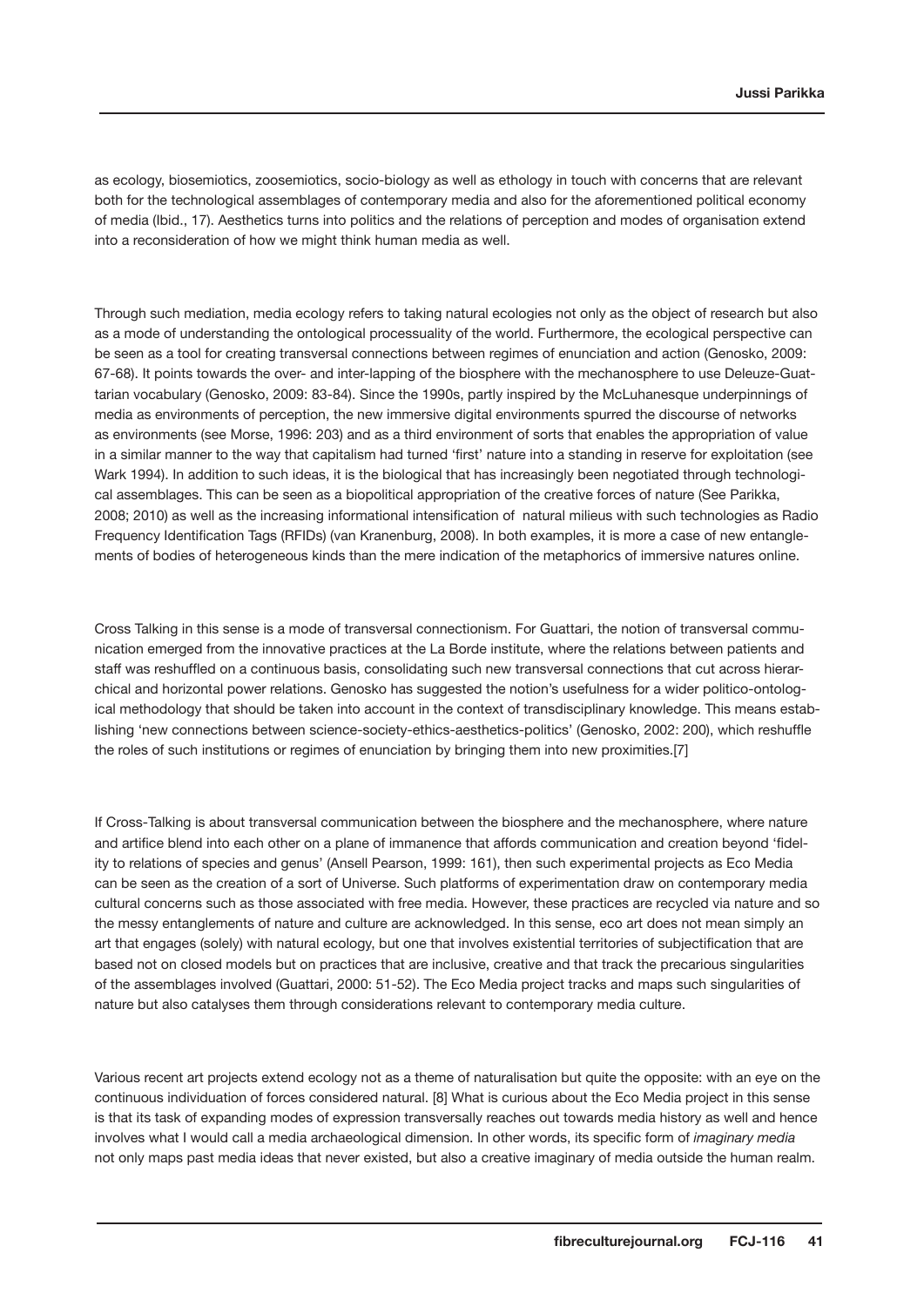The next section will focus on this idea. It will also discuss another related project that can be seen as both media archaeological and media ecological in its orientation before arriving at some conclusions.

## **Media Ecology as Imaginary Media**

The notion of imaginary media has acted as one of the important revitalisations of the discourse of media studies of recent years. Scholars such as Eric Kluitenberg (2006) have worked to promote the intellectual and practical possibilities of thinking media outside of its current actualised examples and to include a variety of discourses and phenomena under the much broader umbrella of media studies in the imaginary mode. Imaginary media is related in this sense to media archaeology, a common ground for both being a special focus on the past as a resource for rethinking and regrounding the way we approach modes of perception, sensation, and the creation of media. In the hands of writers such as Siegfried Zielinski (2006), the idea of a *longue durée* of media culture turns also into a qualitative rethinking of temporality that draws much more from paleontological ideas á la Stephen Jay Gould than a linear understanding of history in the 19th Century mode. Evolution turns out to be less about master plans and progress, than about a multiplicity of variations. This notion of temporality as based on variations and percolations instead of arrows or cycles (see Serres and Latour, 1995: 58-59) has implications for the way we approach the ontology of technology as well. Moving away from an anthropomorphic-McLuhanite perspective, Zielinski suggests that we should reconsider the deep time ontology of technology as 'deeply inhuman' (2006: 6). [9]

The inhumanity at the heart of the media archaeology of technology also extends towards media ecological contexts. The Eco Media project also contextualises itself as part of a much wider media archaeological lineage, with specific nods towards earlier precursors that have used natural bodies as vehicles for communication. However, both this project and Garnet Hertz's Dead Media project that will be introduced as a parallel enterprise of relevance to media ecology, produce quite a refined understanding of what imaginary media are. They both highlight that the topological continuity of media ecological projects not only weaves together nature and media technology, but also introduces the imagined into potentiality and potentiality into the actual.

As a 'change in focus', the Eco Media project proposed to look at such things as bodily fluids or bodies as conduits for communication, from spit to Alexander Graham Bell's 19th Century experiments of using human bodies to transmit phone calls (Harwood, Wright, Yokokoji, 2008: 3). This was not conceptualised as a straightforward historical excavation but as a return to 'experimental historical forms' (Ibid: 8) and practical exercises such as using archived recordings of cod breeding from 1971 (National Sound Archives) and replaying the sounds to 'young codlings as they entered the Thames Estuary' (Ibid: 7). The performance piece by Graham Harwood and Matthew Fuller extended the usability of archives in a slightly similar way to the sound artist Mira Calix's use of archived insect noises from the Museum d'Histoire Naturelle in Geneva. [10] For the Harwood-Fuller experiment, the context was different, however, and the piece which was performed as part of the Eco Media field day in 2008, extended the transmission of archive material to an audience of non-humans.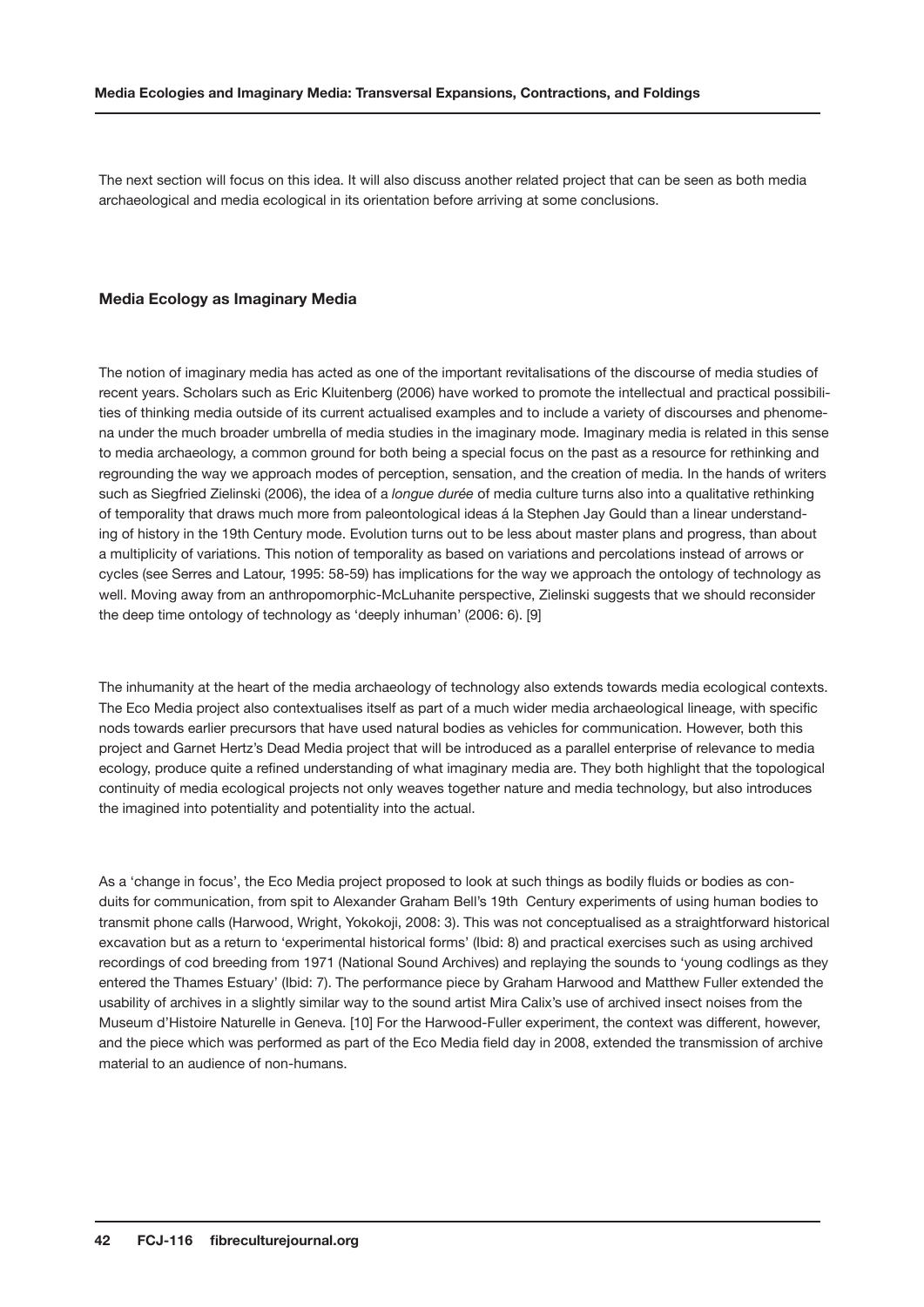

Figure 3: Eco Media Day poster (27/9/2008). Published with permission.

The project's final report includes an appendix that works as a dip into the field of media history revealing the multiplicity of bodies of communication: from pigeons to magnetism, from horses to using phenomena such as light for communication and media, from the bodies of monks wired up by Jean-Antoine Nollet in 1746 to a variety of materials like woodcuts and selenium (as used by Paul Nipkow in 1884 for his early TV systems). Indeed, the history of media can be seen as a work of probing the qualities of materials in order to find out what different bodies can do; what are their qualitative affordances in terms of the communication with and contraction of the world; how can matter circulate energy and meaning?

Does this suggest the idea of media history as a history of affordances? Could we look at media technologies as active furnishings of 'what-ever-can-be-done' in terms of seeing, hearing, moving and relating, for example? In this sense, the notion of media archaeology expands beyond human media and the contexts of the Eco Media project, which extend transversally not only toward nature but also towards history, become understandable. As flagged above, similar projects of interfacing and transversal communication have been proposed by others as well. I want to pay special attention here to Garnet Hertz's Dead Media initiative (2009) that deals with very similar issues at the crossroads of media archaeology and ecology. It borrows the name from Bruce Sterling's classic excavations, begun in the 1990s, into the zombies of media history--the dead that refuse to go away, as well as Sterling's attempt to create an indexical archive for such dead technologies. In the context of the growing eco crisis, Hertz updates dead media research, according it a much stronger ecosophical interest.

Under the umbrella agenda of 'how to creatively repurpose and reuse electronic waste', media ecology becomes an active mode of trying to come up with new uses for dead media and media archaeological ways of tapping into the ecological crisis. Hertz's project (http://www.conceptlab.com/deadmedia/) is about the active contextualisation of creation through three fields of interest;:

1) 'Repurposing' as a creative and artistic methodology that re-uses the 'leftovers' of the information technology boom and addresses the problems of electronic waste (chlorinated solvents, brominated flame retardants, PVC, heavy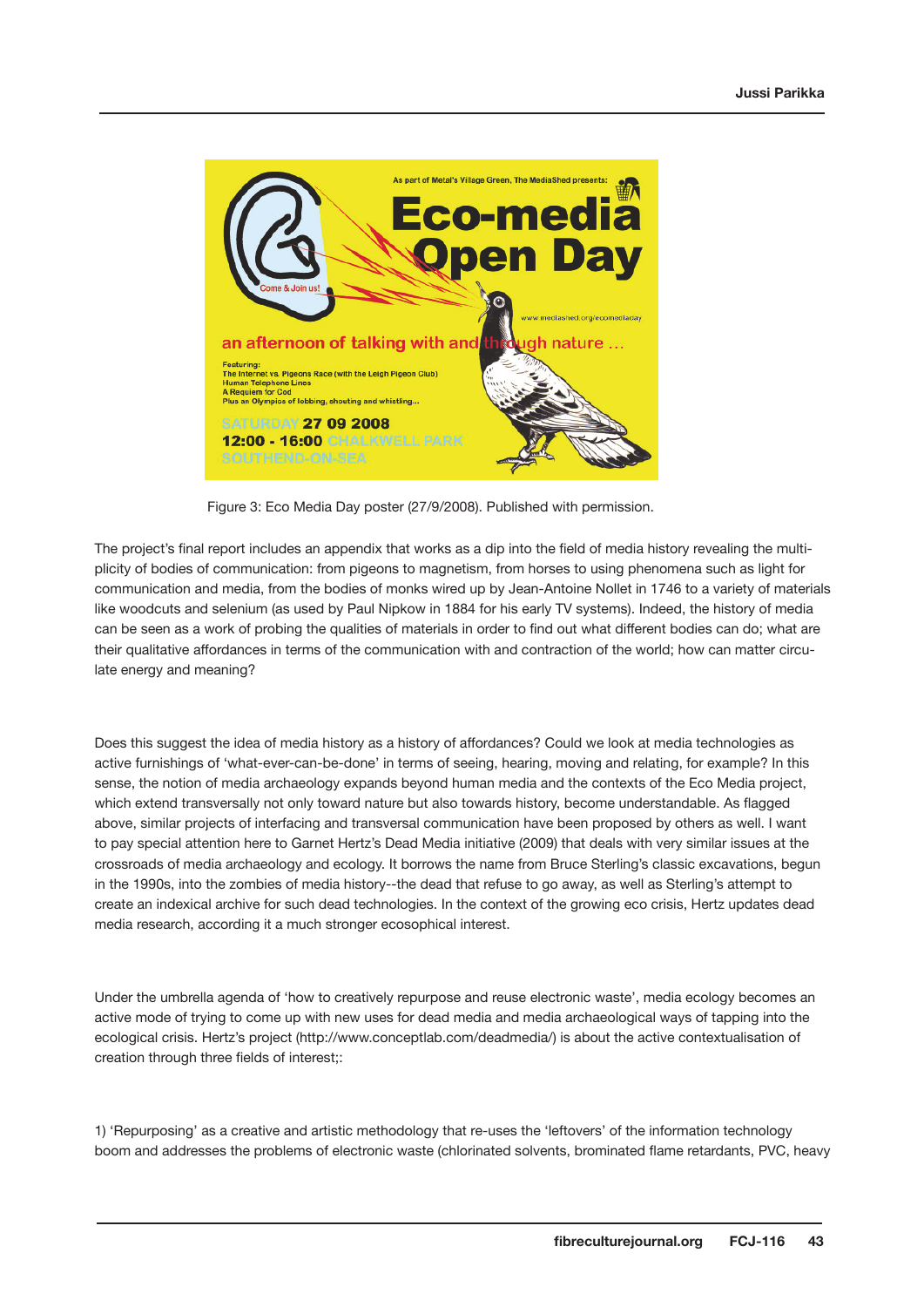metals, plastics and gases). I would also see this as the creation of a new temporality in terms of detaching the cycle of consumption from the short-spanned individualised human time of 'use-worthy' technologies and extending it towards non-human dimensions.

2) In terms of extending beyond individualised use, the project also addresses 'community and artistic production' as the context for dead media. Through DIY methodologies and circuit bending, a whole new realm of understanding and extension of the use of media technologies is opened. With some similar ideas to Mediashed's free media projects that Eco Media also continued, this stream of Dead Media interest is seen by Hertz as the creation of new communities forming around the opening up of archaic technologies.

3) The third area of interest makes the connection to media archaeological themes clearest. 'Innovation through analysis of media history' points towards an active reframing of the temporalities of media evolution. Instead of a linear conception of past media understood as bypassed presents, time is implicitly understood in such a media archaeological context as a continuous relocation and reallocation of potentialities. Time is not a flow from the past to the future via succeeding presents but a continuous shifting of emphases, which in this case means tapping into past media as a reservoir for the sustainability of a future. According to Hertz, this points towards the usefulness of obsolescence: 'In other words, the history of technological obsolescence is cheap R&D that offers fascinating seeds of development for those willing to dig through it. This lab encourages the study of obsolescence and reuse in media history as a foundation for understanding the dynamics of media change' (http://www.conceptlab.com/ deadmedia/).

Both these projects are at the conceptual and practical crossroads of media ecologies and media archaeology. They summon an imagination of media that is not only imaginary in the Lacanian sense of projecting an imaginary unity and hopes onto media technologies, or in the sense of looking for media that did not actually exist. Imaginary media becomes a creative exercise in the same manner that any *preservation* of nature can become an active creation that does not have to rely on ideas of the originality of nature as a substance. Nature is instead an affordance and a creative process: a *natura naturans* as it was for Spinoza. This we could understand in terms of the new materialist understanding of media in which modes of perception, affect and engagement with the phenomenological modalities of media experience are about very concrete, physical ways of modulating the human sensorium. But it can also be seen as a way of transversally connecting beyond categorical differences between nature and culture, technology and nature etc.

As well as pointing towards Spinoza, the notions of a non-bifurcated nature and a creative organism can be connected to the revitalisation of Whitehead's ideas in cultural theory (Thrift, 2008: 228). Whitehead's process philosophical ideas are also useful in rethinking biology as something that is 'able to innovate, to produce original answers to changing conditions' (Ibid.). In addition to Whitehead, we could point towards the just as important revitalisation of Darwin for cultural and media theory (Grosz, 2008), as well as the growing interest in accounts that bypass the hylomorphic schemes of Western metaphysics (Simondon, 2007; Parisi, 2004).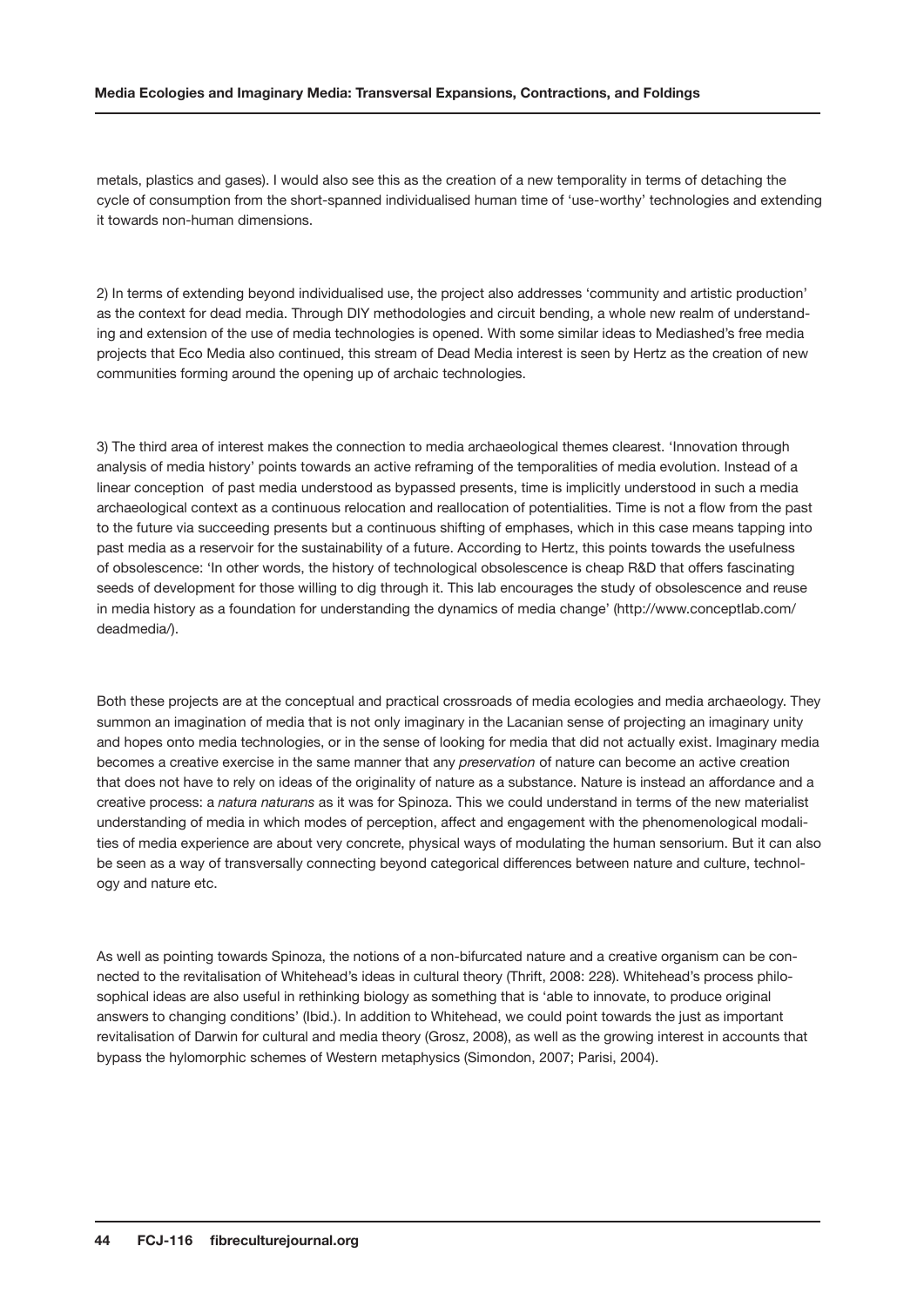

Figure 4: A collage of images from Garnet Hertz's A Collection of Many Problems booklet (2010), which can be seen as a book of *problematics* – of tapping into the reservoir of media history for inspiration not as perspectival distancing but as an active engagement with how to do things with a variety of bodies/materials at hand: http://www. conceptlab.com/problems/. The booklet includes the list of image sources. Published with the permission of Garnet Hertz.

Media become in such projects less a human endeavour of mediating messages than a mode of contracting forces to create new space-times. Such space-times are as much about the 'natural' (modes of perception, physiology, contracting natural phenomena) as they are about the 'cultural'(artifices). Or more accurately, they reveal the artifice at the core of the supposedly natural in the sense of how composition and the event operate across any ontological bifurcations. Through projects such as Eco Media, divisions between nature and artifice become secondary and methodological approaches to tinkering with topological passages between such regimes are the driving force in creating transversal links. As noted, in the Guattarian understanding of transversality, such a method involves local connections in new regimes of proximity with neighbouring practices and discourses. In an age where through biodigital practices even such grounding agendas as what counts as life are under question, it is natural that the answers to 'what counts as media' are not easy. Indeed, what we find in Eco Media is not a list of technologies, but methodologies and questions with which to try out what *could* act as a medium; what flows, what carries, what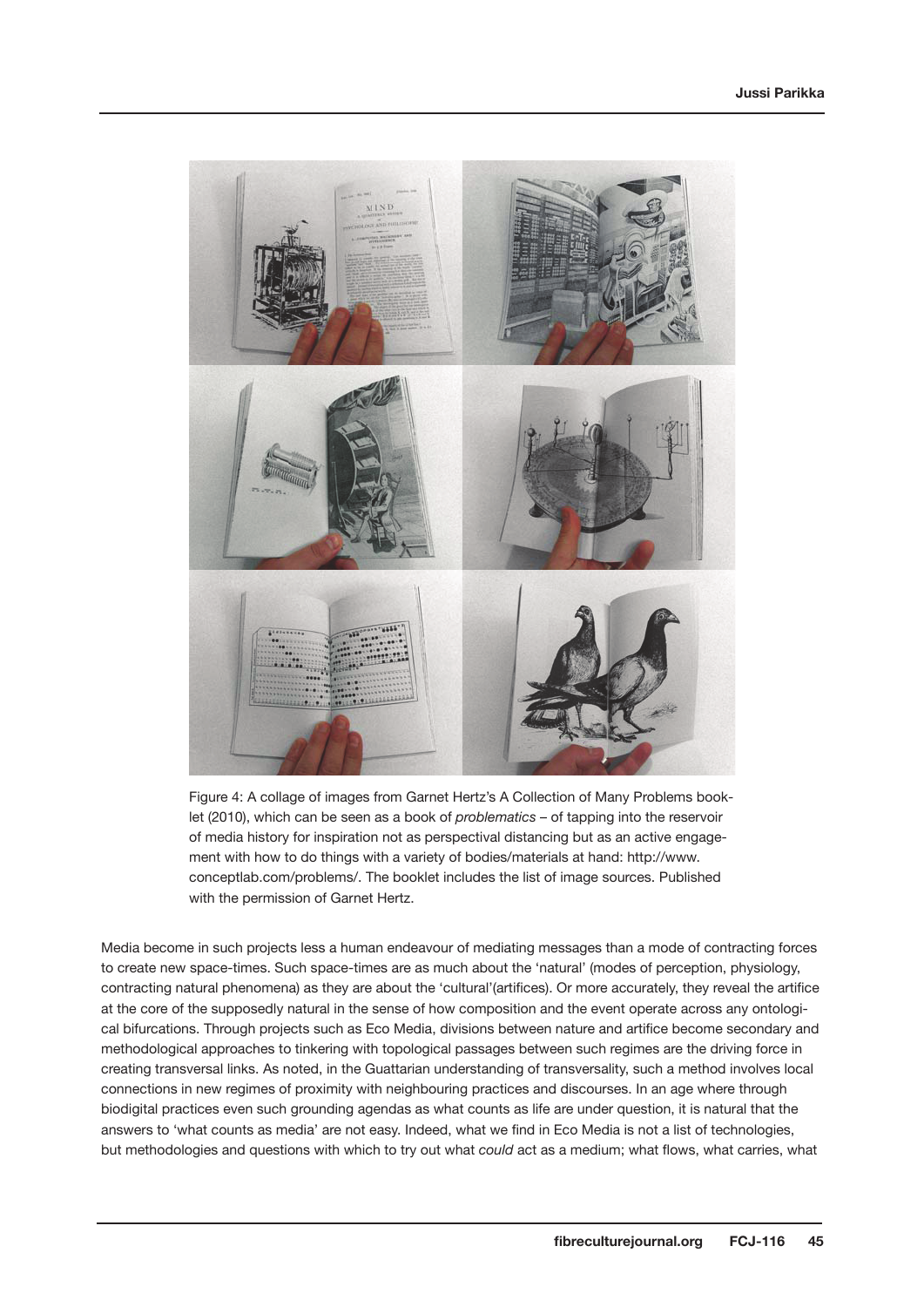bends time and space. The same goes for Dead Media as Garnet Hertz understands it: its less a static check list of media, than, through lists and exercises, a mode of probing the ways in which zombie media can interrogate the fuzzy borders between living and obsolescent media; a question which in itself involves multiple ecologies from the political to the environmental, from social questions of usability to questions of the economics of capitalist media dedicated to producing death (through the short life-cycles of media and the closed media assemblages that are often increasingly harder to open up and circuit bend).

For Fuller (2005), one of the tasks of media ecologies is to carve out unaccounted for potentialities from standardised media objects. The examples of media ecology analysed above point towards such a potentiality but with a specific nod towards a creative reuse of history. At the same time, the use of history summons a new mode of temporality that is reminiscent of a media archaeological agenda; time becomes a rewiring of potentialities, not a stable archive of collected past presents. This supports wider reconsiderations of the place of nature in current technoculture where nature has been turned from an object of stability and stillness into a mode of becoming of heterogeneous bodies and relations, alongside an interest in the economic possibilities of the intensities of bodies (See Thrift, 2008: 56-74). The supposed 'stillness of nature' turns out to be a multiplicity teeming with potentials that are increasingly also the motor for the production of value for the capitalist exploitation of lived bodies. Media ecological projects have in this sense to be aware of the contexts of capitalism in which 'ecologies' are produced.

To conclude, I would like to wrap up some of the key features of media ecology as read here especially through the Eco Media-project and the Dead Media project. Media ecology involves an expansion of media to include a number of processes, objects and modes of perception, motility and relationality that are not usually seen as media in its modern, cultural sense; in this expanded mode, media becomes an ethological relationality rather than merely a technological object. Hence, media ecologies can take its cue as much from flows and streams of nature or the modes of perception of animals as from conventional media technologies. Media ecology is topological.

Media ecologies engage in a transversal communication that ties together the aforementioned media of nature to considerations of current media culture. Media ecologies can bring such dispersed practices into proximity through experimental takes, methods, field days and the like that engage in rethinking human-centred notions of security and ownership, for example, that characterise the contemporary media sphere. With the Eco Media project, this is combined with an expansion of the notion of free media.

In our take, media ecologies act as a sort of imaginary media; not in the sense of media of imaginary things but imagination as the extension of the potentialities of media. Through the projects, we could get a glimpse on the idea of media history as a reservoir of R and D, as Garnet Hertz has labelled it in the wake of media archaeological research, which poses not only the demand to rethink temporality in a less linear way but also the political-economic ties of media in the midst of the current eco crisis.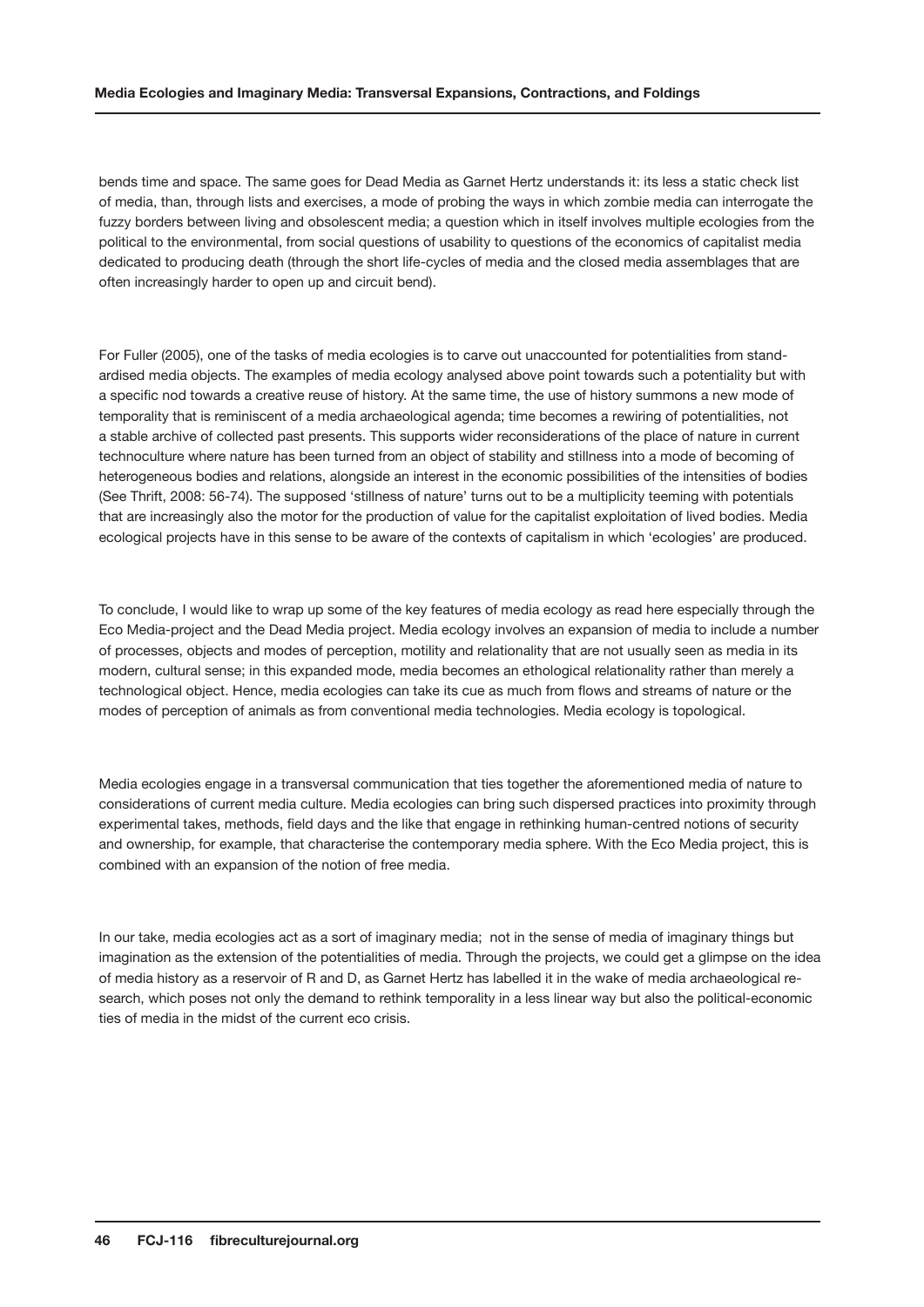# **Acknowledgements**

A thank you to the anonymous referees for their feedback and to other peer-reviewers of drafts as well. A big thanks to Michael Goddard for his help in editing and to Garnet Hertz and the Mediashed/Eco Media team for the permission to use the images.

## **Biographical Note**

Dr Jussi Parikka is Reader in Media Theory and History at Anglia Ruskin University, Cambridge (UK). He is also the Director of CoDE: the Cultures of the Digital Economy research institute. Parikka's most recent has focused on media archaeology and new materialism and recent publications include Digital Contagions (2007), The Spam Book (2009, with Tony D. Sampson), Insect Media (2010) and the forthcoming Media Archaeologies (2011, with Erkki Huhtamo). http://www.jussiparikka.com .

## **Endnotes**

[1] CrossTalk, unpublished Summary Paper. Downloaded from: http://mediashed.org/ecomediaday

[2] This is evident for example in the experience of wirelessness, which can be approached through the meshwork of hotspots and relations, transitions and conjunctions that link lived, experiencing bodies (Mackenzie 2008).

[3] For more on "technologies of lived abstraction", see the Montréal based Senselab-series: http://senselab.ca/ events/technologies-of-lived-abstraction/

[4] A key figure here is Ernst Kapp whose very similar theories to McLuhan's have remained the vague reference point for a variety of more recent theoretisations of what media are. To put it briefly, Ernst Kapp (1877: 21) introduced his famous theories of technology as an extension of the human species in 1877 in Grundlinien einer Philosophie der Technik: Zur Entstehungsgeschichte der Cultur aus neuen Gesichtspunkten. Ernst Kapp, Grundlinien einer Philosophie der Technik: Zur Entstehungsgeschichte der Cultur aus neuen Gesichtspunkten. In this early theoretical example influential on later cyborg media theories and ideas of organ projection, Kapp conceptualised technology as based on the human body. The human being is the measure of all things (Der Mensch das Maass der Dinge), a proposition that was meant as a continuation of the Kantian theme of perceptual worlds. (See also Parikka, 2010: 9-11, 76).

[5] As Simondon argues, this idea of nature and animals teaching humans arts and skills was already a Renaissance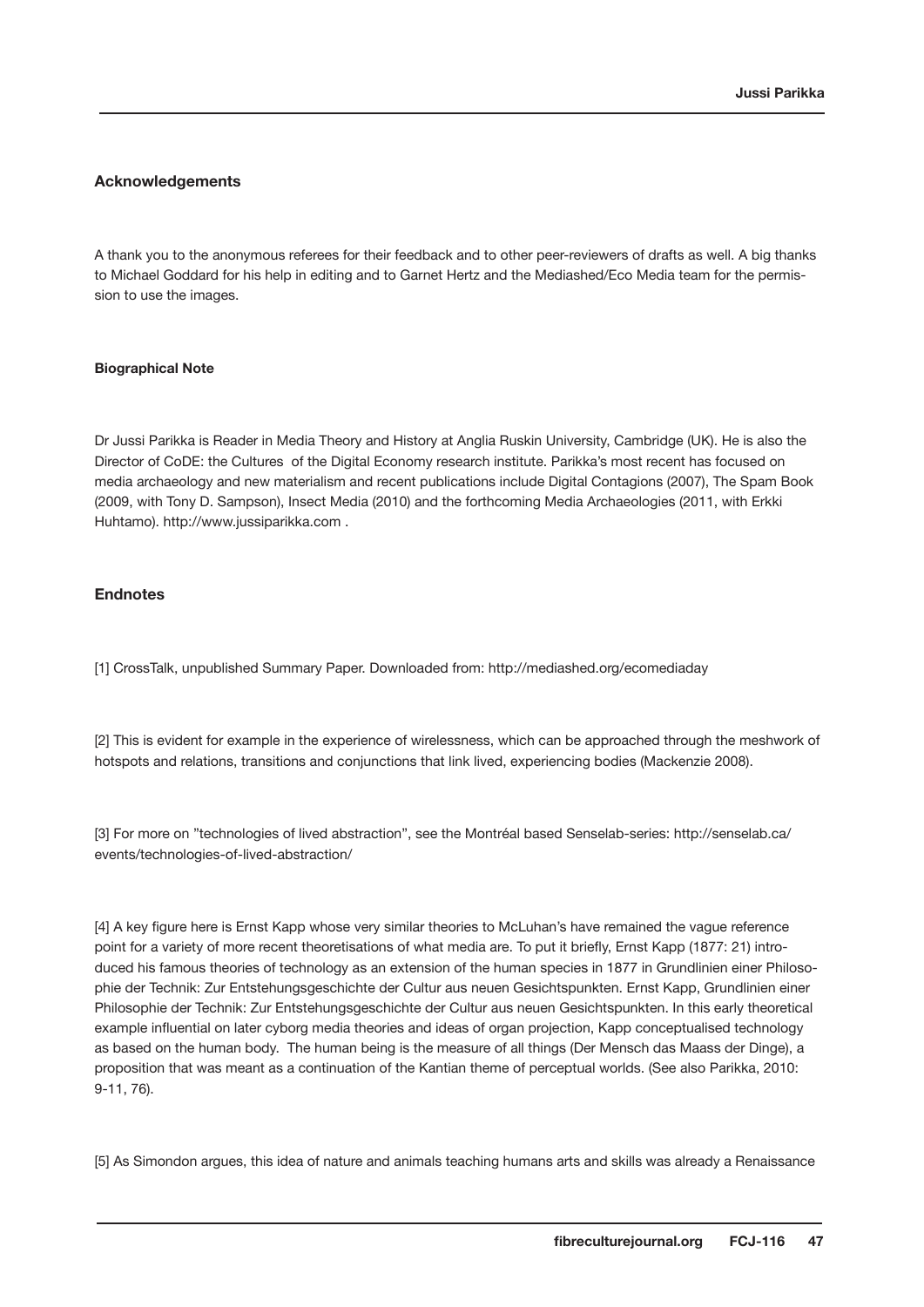theme (e.g. Giordano Bruno) (2004: 68).

[6] See their Mediashed Website at http://mediashed.org/. When finishing this final version of the article the Mediashed-server was down and waiting to be replaced.

[7] In studies of science and technology, perspectives that connect nature and culture (or technology) in a continuum have already been developed. I am here thinking of Luciana Parisi's highly original take on differentiation and sexual difference, which also draws on Guattari's notion of transversality and mixed semiotics. Parisi herself uses this to point out that the discursive and the material are in no instance disconnected and that semiotics is always mixed: it consists of both asemiotic encodings (such as processes of nature, flows, genetic material) as well as regimes of signification (Parisi, 2004: 71). Parisi points out in her text the usefulness of Simondon's notion of individuation for a mixed semiotics, or an assemblage-approach but I want to remain here with the ecological contexts – or more specifically eco-art.

[8] Naturally Eco Media is not the only project to do this kind of work of catalysing 'natural' bodies through technological contexts. Natalie Jeremijenko's ideas have produced similar passages of 'Cross-Talk.' OOZ (http://www.nyu. edu/projects/xdesign/ooz/) creates interfaces for human-animal interaction which are also aimed at deterritorialising human-centred political ideas in a similar fashion to Eco Media's Free Media underpinnings. It also taps into modes of animal communication exploring such interfaces through a technology that can bring such techniques into contact with the modes of perception humans occupy. We could see various entanglements of the human body with electronic media as similar creations of novel assemblages. It is a matter of revealing the body of the human itself as milieu of collectivities and a multiplicity of teeming potentialities; an invisible ecology. Guattari writes: 'The term "collective" should be understood in the sense of a multiplicity that deploys itself as much beyond the individual, on the side of the socius, as before the person, on the side of preverbal intensities, indicating a logic of affects rather than a logic of delimited sets.' (1995: 9) Ulrike Gabriel's digital art piece 'Breath' catalyzes breathing through sensors that map its speed, depth and regularity onto a externalised representation through an algorithm; this is however less a representation, than a more of individuation of the breathing that conjoins the milieu of electronic media, and brings forth a new body, a new milieu complex, a new assemblage of bodies in/through technology (cf. Shanken, 2009: 170). In terms of flows of a different ecological scale but perhaps pointing towards some similar themes as Eco Media, the Milk Project is an interesting mapping of international flows of food. It tracks the movement of milk from Latvia to the Netherlands using GPS technologies that are visualised. The movement of milk is informationalised, visualised and backed up with photographs and sound recordings of the people involved. This presents a different kind of flow that involves 'nature' but also various political, economic and technological networks that facilitate the movements. See http://www.milkproject.net

[9]'The paradigm of technology as an organ was a crutch used in the development of mechanics; similarly, the organic becoming technology is now a poor prosthesis in the age of electronics and computation. Technology is not human; in a specific sense, it is deeply inhuman' (Zielinski, 2006: 6). In terms of Zielinski's position, this ontological statement does not resonate with his actual methodology that turns quickly in his Deep Time of Media into an excavation of past male geniuses and hence reintroduces a very human-centred position for media history.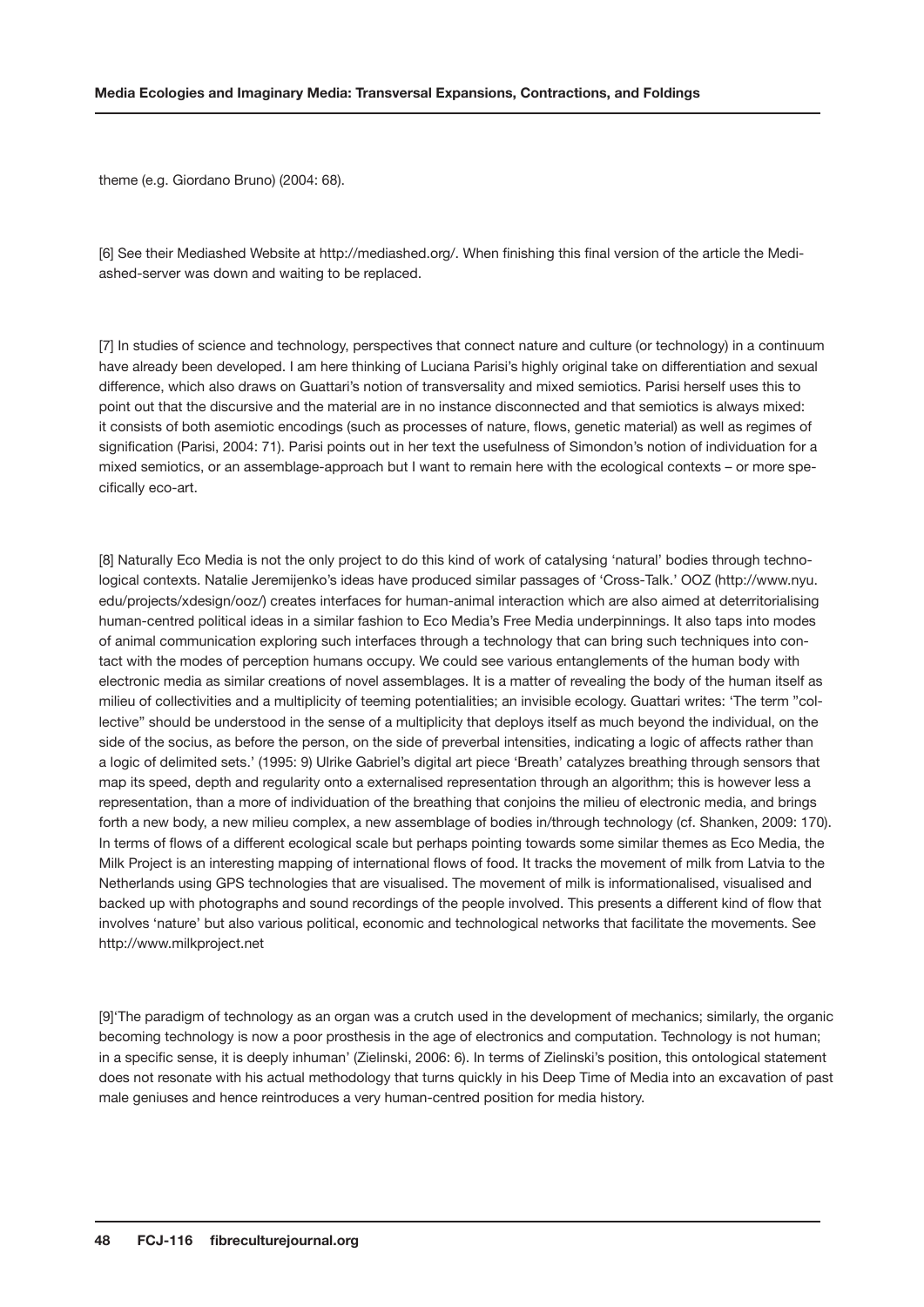[10] Mira Calix, 3 Commissions. Milkfactory site at http://www.themilkfactory.co.uk/.

# **References**

Ansell Pearson, Keith. *Germinal Life. The Difference and Repetition of Deleuze,* London: Routledge, 1999.

Barad, Karen. *Meeting the Universe Halfway. Quantum Physics and the Entanglement of Matter and Meaning*, Durham & London: Duke University Press, 2007.

Canguilhem, Georges. 'The Concept of Life.' In *A Vital Rationalist: Selected Writings from Georges Canguilhem*, edited by Francois Delaporte, trans. Arthur Goldhammer, Zone Books: New York, 1994, 301-320.

Chateau, Jean-Yves. *Le vocabulaire de Simondon*, Paris: Ellipses, 2008.

Delanda, Manuel. *A New Philosophy of Society. Assemblage Theory and Social Complexity*, London and New York: Continuum 2006.

Deleuze, Gilles and Guattari, Félix. *What is Philosophy?* Trans. Graham Burchell and Hugh Tomlinson, London and New York: Verso, 1994.

Fuller, Matthew. *Media Ecologies. Materialist Energies in Art and Technoculture,* Cambridge, MA and London, England: The MIT Press, 2005.

Fuller, Matthew. 'Art for Animals', in Bernd Herzogenrath (ed.) *Deleuze/Guattari and Ecology,* Basingstoke: Palgrave 2008, 266-286

Genosko, Gary. Félix Guattari. An Aberrant Introduction, London and New York: Continuum, 2002.

Genosko, Gary. *Félix Guattari. A Critical Introduction*, London: Pluto Pres, 2009.

Guattari, Félix. Chaosmosis. *An Ethico-Aesthetic Paradigm*. Trans. Paul Bains and Julian Pefanis, Bloomington & Indianapolis: Indiana University Press, 1995.

Guattari, Félix. *The Three Ecologies.* Trans. Ian Pindar and Paul Sutton, London and New Brunswick, NJ: The Atholone Press, 2000.

Harwood, Wright, Yokokoji. 'Cross Talk: using the natural environment as "eco media" '-unpublished Summary Paper, March 2008.

Kapp, Ernst. *Grundlinien einer Philosophie der Technik: Zur Entstehungsgeschichte der Cultur aus neuen Gesichtspunkten*, Braunschweig: Druck und verlag von George Westermann, 1877.

Kluitenberg, Eric. (ed) *The Book of Imaginary Media*, NaI Publishers: Rotterdam, 2006.

Latour, Bruno. 'Morality and Technology. The End of the Means.' Trans. Couze Venn. *Theory, Culture & Society*, Vol. 19, No. 5-6, 247-260, 2002.

Mackenzie, Adrian. *Transductions. Bodies and Machines at Speed*, London: Continuum, 2002.